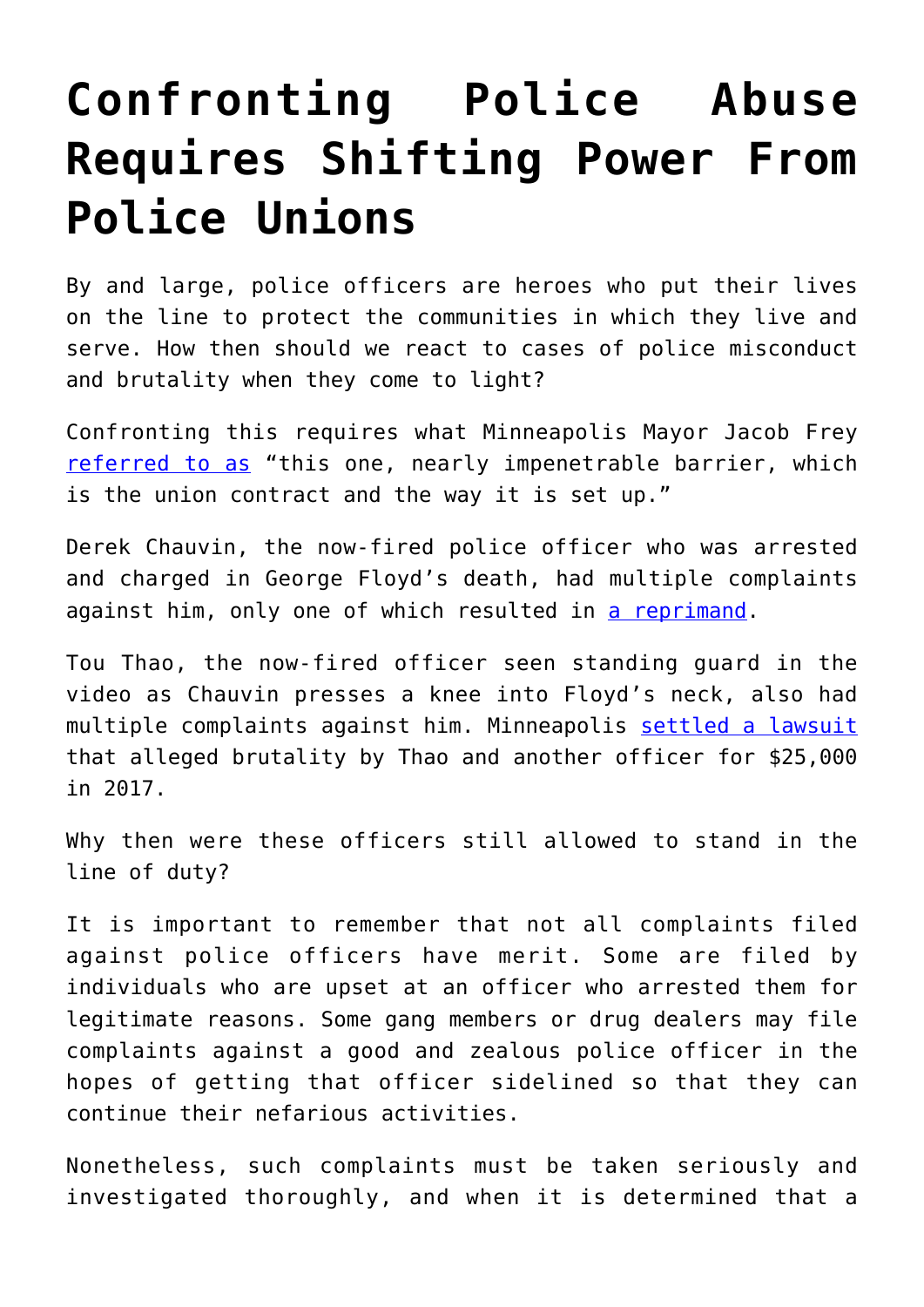complaint has merit, appropriate consequences must follow. The stakes are too high in community safety and cooperation, officer morale, and the professional reputation of law enforcement agencies to do otherwise.

And yet [Frey said in an interview](https://podcasts.google.com/feed/aHR0cHM6Ly9yc3MuYXJ0MTkuY29tL3RoZS1kYWlseQ/episode/Z2lkOi8vYXJ0MTktZXBpc29kZS1sb2NhdG9yL1YwLzA5LWFiREZxNFFjLWc3WVcwUG1Melc3enFRaVlkY1laYkFYNmdwSjgwZkE): "We do not have the ability to get rid of many of these officers that we know have done wrong in the past due to issues with both the contract and the arbitration associated with the union."

## The Minneapolis mayor also said:

*"The elephant in the room with regard to police reform is the police union. The elephant in the room with regard to making the changes necessary to combat the institutionalized racism and have a full-on culture shift is the police union, the contract associated with that union, and then the arbitration that ultimately is necessary. It sets up a system where we have difficulty both disciplining and terminating officers who have done wrong."*

Frey went on to say that a full-on culture shift requires both hiring the officers who embody the qualities and culture that city officials envision and getting rid of officers "who do not embody that vision." The problem is the city's inability to accomplish the latter.

Time and again, union contracts come into play in keeping police officers accused and even convicted of misconduct and abuse in positions of power. In an effort to "protect" their members, police unions instead can subject some in the community to lawlessness and injustice.

Historically, police unions negotiated compensation provisions. But then, as former Minneapolis Police Chief [Robert Olson described it](https://www.reuters.com/investigates/special-report/usa-police-unions/): "During recessions [the city] would give the union management rights in lieu of money [and] that's when trouble starts."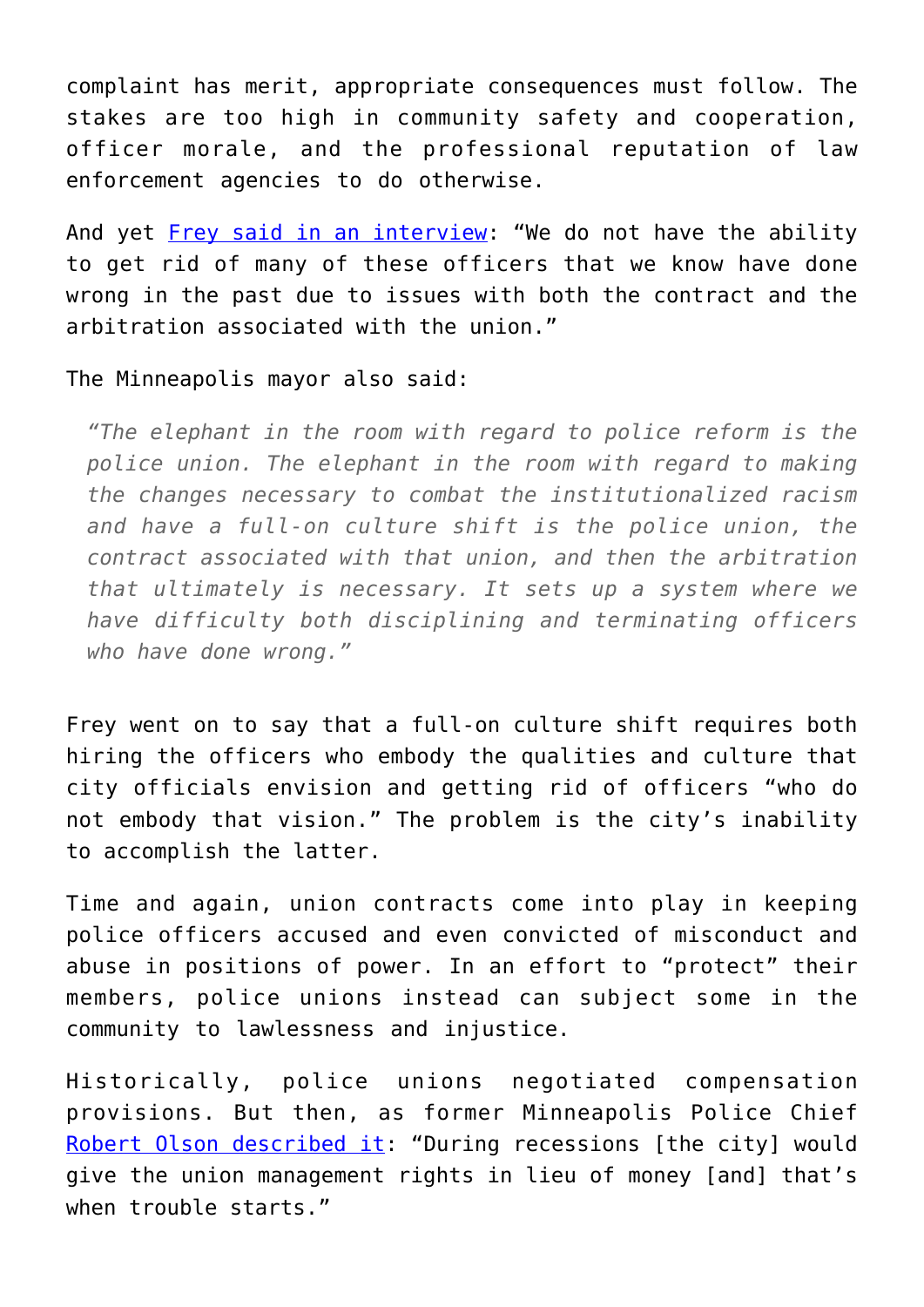Olson noted that this wasn't just a one-time incident, but a continual build-up over time.

"We're talking about incremental changes in contracts over years that cumulatively, suddenly, there's all of these hoops, which makes it far more difficult for chiefs to sustain discipline," the former police chief said.

The problems are not just in Minneapolis, but nationwide. A review of 82 police union contracts in large cities by the Reuters news service found that contracts often [include](https://www.reuters.com/investigates/special-report/usa-police-unions/) [provisions](https://www.reuters.com/investigates/special-report/usa-police-unions/) that obstruct discipline, erase discipline records, and insert elevated standards of review that shield rogue police officers from justice.

Although some of us may tend to link all police together, or tend to assume that all the problems come from within police departments themselves, that's often not the case. Plenty of instances exist in which police officers report misconduct and abuse by their peers.

And although police firings are rare, plenty of instances also exist in which police chiefs dismiss officers for just cause, only to have those decisions overturned following challenges from labor unions, often over technicalities unrelated to the underlying misconduct.

For a 2017 news article in *The Washington Post* titled "*Fired*, [Rehired,](https://www.washingtonpost.com/graphics/2017/investigations/police-fired-rehired/?noredirect=on)" reporters obtained the records of 37 large municipal police departments that collectively had fired 1,881 officers since 2006.

Of those fired, the Post discovered, nearly 1 in  $4 - a$  total of 451 officers – successfully appealed and the departments were forced to rehire them. Not only that, but a majority of the rehired officers received back pay from the date of their termination until the date they were reinstated.

San Antonio Police Chief William McManus [was forced to](https://www.washingtonpost.com/graphics/2017/investigations/police-fired-rehired/?noredirect=on)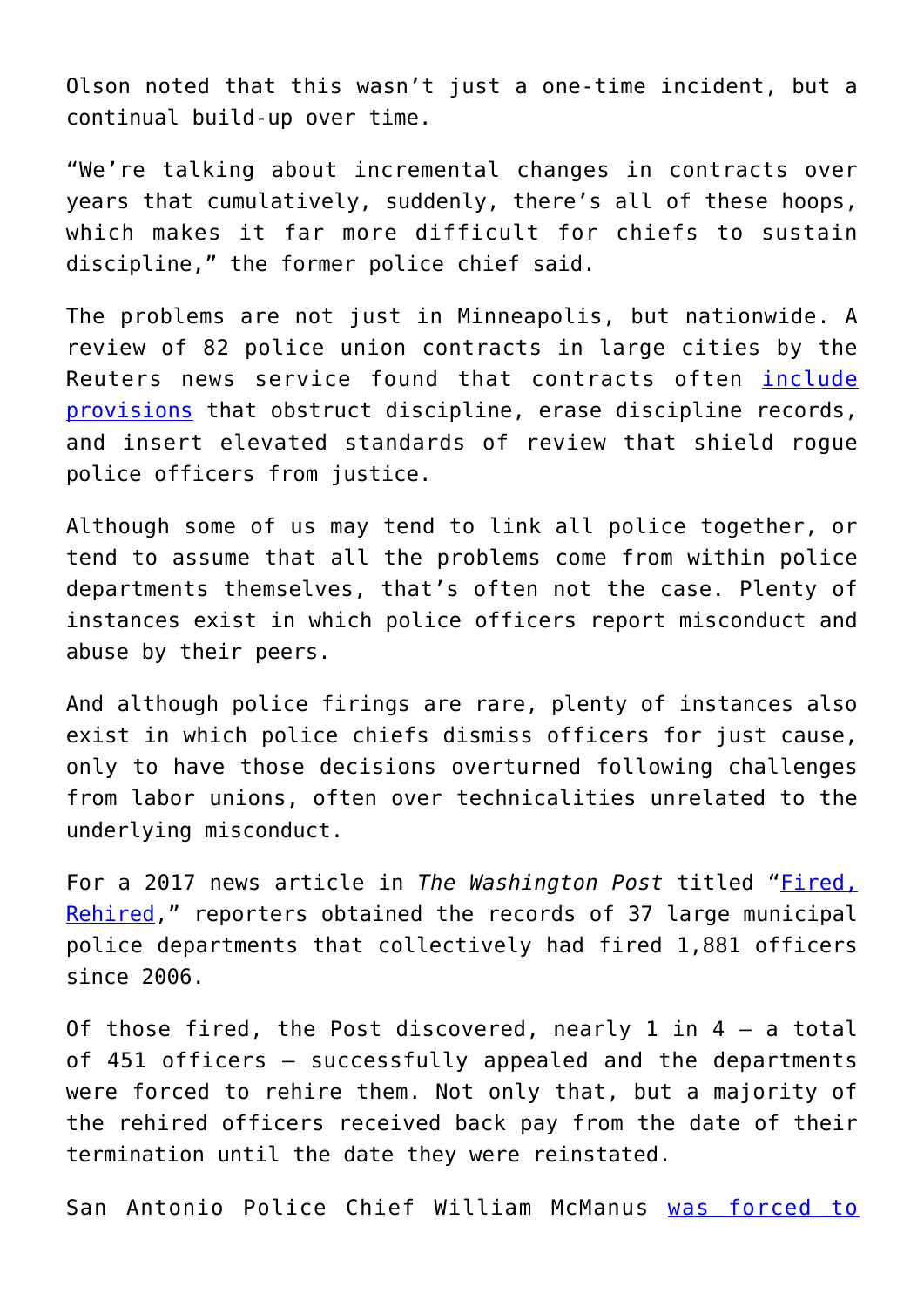[reinstate](https://www.washingtonpost.com/graphics/2017/investigations/police-fired-rehired/?noredirect=on) an officer he fired – not just once, but twice. As McManus explained, overturning disciplinary and dismissal decisions for reasons other than factual errors "undermines a chief's authority and ignores the chief's understanding of what serves the best interest of the community and the department."

In addition to an abundance of firsthand evidence, [academic](https://crim.jotwell.com/the-power-of-police-unions/) [studies](https://crim.jotwell.com/the-power-of-police-unions/) also have found police unions to be part of the underlying problem.

A [2019 study](https://static1.squarespace.com/static/55ad38b1e4b0185f0285195f/t/5d92b749ad13ae3d9b293125/1569896278868/Sheriffs+Unions+Misconduct.pdf) of "moral character" violations reported by local police agencies in Florida between 1996 and 2015 found that "collective bargaining rights led to about a 40 percent increase in violent incidents of misconduct among sheriffs' offices."

In a 2017 *[Duke Law Journal](https://scholarship.law.duke.edu/cgi/viewcontent.cgi?article=3890&context=dlj)* [article](https://scholarship.law.duke.edu/cgi/viewcontent.cgi?article=3890&context=dlj), professor Stephen Rushin analyzed 178 police contracts and provided empirical evidence on how collective bargaining agreements "can frustrate police accountability efforts" by limiting officer interrogations after alleged misconduct, banning civilian oversight, indemnifying officers in civil suits, mandating the destruction of disciplinary records, and limiting the length of internal investigations.

And in a 2012 *[Michigan Law Review](https://repository.law.umich.edu/cgi/viewcontent.cgi?article=1126&context=mlr)* [article](https://repository.law.umich.edu/cgi/viewcontent.cgi?article=1126&context=mlr), professor Rachel A. Harmon described collective bargaining as functioning like "an immediate tax" on internal misconduct reforms.

But despite widespread evidence that police unions play a role in police injustices, most reform efforts have failed to confront the unions as part of the problem.

The [report](https://noblenational.org/wp-content/uploads/2017/02/President-Barack-Obama-Task-Force-on-21st-Century-Policing-Implementation-Guide.pdf) from President Barack Obama's Task Force on 21st Century Policing mentioned unions only in the context of ensuring they have a seat at the table in the reform process. But history shows that giving police unions power over accountability and discipline typically results in less of